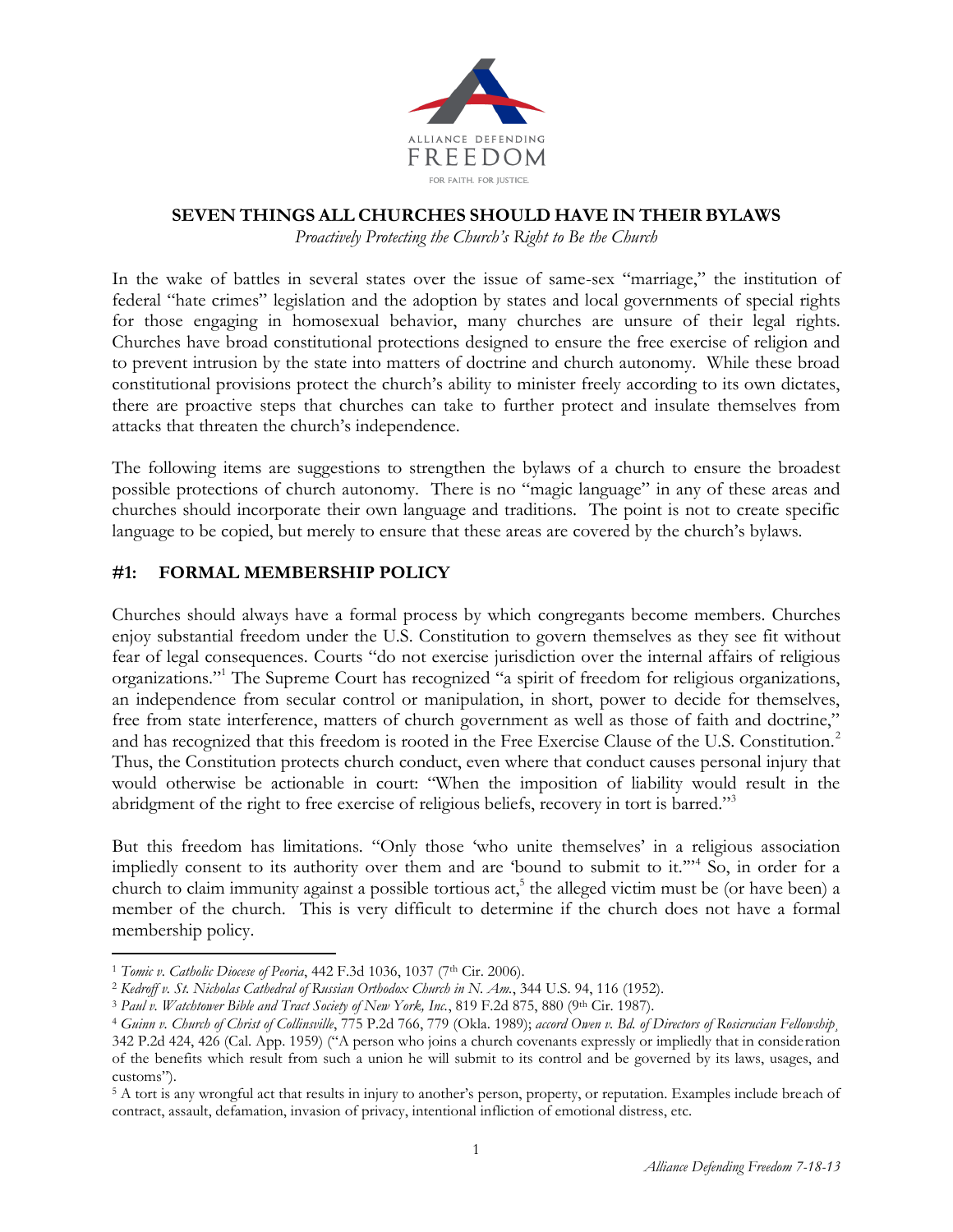

## **#2: PROCEDURE FOR MEMBER DISCIPLINE/MEMBERSHIP REVOCATION**

Generally speaking, a church cannot be held liable for disciplining a church member or terminating his or her membership. "Courts generally do not scrutinize closely the relationship among members (or former members) of a church. Churches are afforded great latitude when they impose discipline on members or former members."<sup>6</sup> There are exceptions, however. The most common is when a church disciplines a member or terminates a person's membership because that person refuses to stop engaging in sinful behavior, and the church leaders reveal the sinful behavior to the congregation. This can lead to claims against the church for invasion of privacy, intentional infliction of emotional distress, defamation, etc.<sup>7</sup>

There are some simple steps a church can take to help avoid such claims. First, a church should have each step of its procedure for discipline and membership termination explained in its bylaws. If the church believes that it may be necessary to reveal to the congregation the reason for the discipline/termination, it is essential that this be a part of that procedure. Second, as part of the process for becoming a member, a church should provide all prospective members a copy of the bylaws and have them sign a statement that they have read them. And, of course, the church should *always* follow the procedures in the bylaws.<sup>8</sup>

As part of the church discipline process, the church should also consider including a provision in its bylaws that a member cannot voluntarily withdraw or resign membership once the discipline process has begun. See the explanation in #3 below for more details on this provision.

If these steps are followed, then courts are much less likely to consider a tort claim against a church for its internal discipline process, unless the church's conduct was so "extreme and outrageous" as to justify intruding on the church's religious liberty.<sup>9</sup>

# **#3: PROCEDURE FOR RESCINDING MEMBERSHIP**

 $\overline{a}$ <sup>6</sup> *Paul*, 819 F.2d at 883.

<sup>7</sup> *See, e.g., Snyder v. Evangelical Orthodox Church*, 216 Cal.App.3d 297, 307 (1989) (allowing case against church to go forward because the church's bylaws were silent about whether confessions could be revealed to the congregation).

<sup>8</sup> The Supreme Court has repeatedly affirmed that churches have the right to decide purely religious and ecclesiastical matters for themselves, but has recognized that if "fraud, collusion, or arbitrariness" is present, the civil courts may be empowered to intervene to decide such a case. *See Gonzalez v. Roman Catholic Archbishop*, 280 U.S. 1, 16 (1929). Some state courts have reviewed cases brought to challenge membership decisions if the church did not comply with its procedures and bylaws. *See, e.g., Konkel v. Metropolitan Baptist Church, Inc.*, 572 P.2d 99 (Ariz. 1977) (finding that the court had jurisdiction to determine if removal of church members complied with the procedures in the church bylaws); *LeBlanc v. Davis*, 432 So. 2d 239 (La. 1983) (same); *First Baptist Church v. State of Ohio*, 591 F. Supp. 676 (S.D. Ohio 1983) (finding jurisdiction to adjudicate claim that expulsion of members was a result of fraud or collusion); *Hatcher v. South Carolina Dist. Council of the Assemblies of God*, 552 S.W.2d 865 (Tex. 1977) (same).

<sup>9</sup>  *Snyder*, 216 Cal.App.3d at 309.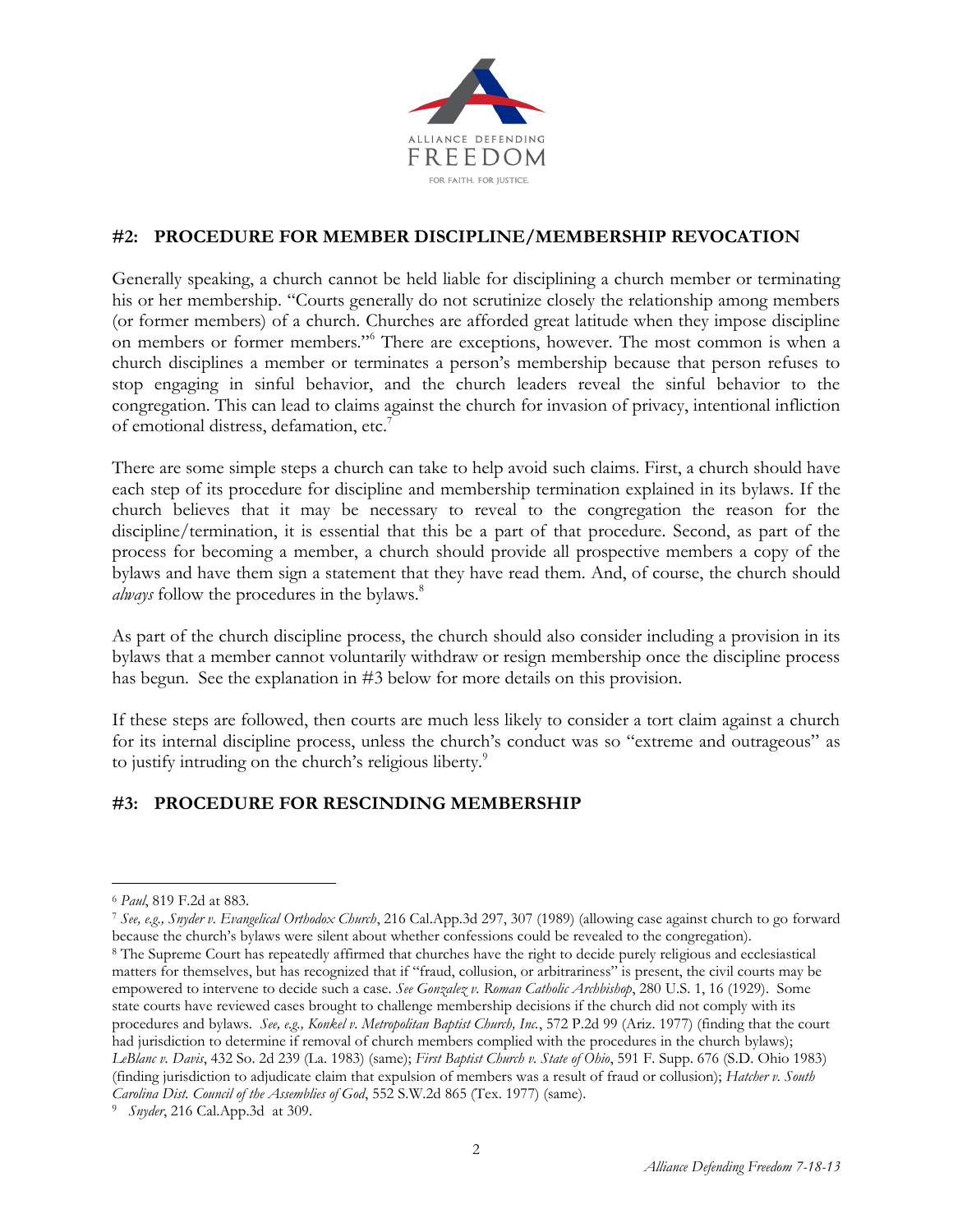

Just as the church should have a written policy for terminating membership, it should also have a written policy for how members can disassociate from the church. Courts have held that church members have a First Amendment right to terminate their membership.<sup>10</sup> Once a member has rescinded her membership, she is no longer consenting to the church's doctrine. This could limit a church's legal protection if it is sued for disciplining someone *after* they have revoked their membership. At least one state court has allowed a suit to proceed against the elders of a church who attempted to discipline an individual after she had formally withdrawn her membership.<sup>11</sup> But that court also held that an individual can waive their constitutional right to withdraw from church membership in the midst of a discipline process as long as the waiver is "voluntary and intentional."<sup>12</sup> With a formal revocation policy, it is easy for all parties involved, including the court, to identify when the membership was terminated – otherwise a court will decide on its own.

The church should place a provision in its bylaws for formally terminating membership and this provision should prohibit the voluntary resignation or withdrawal of membership of a member once the discipline process has begun. Because the waiver of a church member's right to resign his membership must be voluntary and intentional, it is a good idea to have church members sign an explicit statement that they have read and agree to this provision of the bylaws.

Some churches do not want to limit their members' ability to resign from the church and want to allow their members to resign voluntarily from church membership at any time, even in the midst of a disciplinary policy. However, should churches choose not to place an explicit procedure for rescinding membership in their bylaws, they should be aware that their ability to discipline a member *after* the member has resigned is strictly limited and a court may intervene to halt discipline directed against a member that has already resigned their membership.

## **#4: JOB DESCRIPTIONS AND RELIGIOUS GROUNDS FOR LIMITING EMPLOYMENT OPPORTUNITIES**

Federal law prohibits discrimination in employment on the basis of race, color, religion, sex, national origin, or age. <sup>13</sup> State non-discrimination laws are similar, but some also ban discrimination on the basis of sexual orientation.<sup>14</sup>

 $\overline{a}$ 

<sup>10</sup> *See, e.g., Guinn*, 775 P.2d at 776 ("Just as freedom to worship is protected by the First Amendment, so also is the liberty to *recede* from one's religious allegiance").

<sup>11</sup> *See Guinn*, 775 P.2d at 766 (permitting lawsuit against church and elders to proceed when the elders disclosed the details of the conduct of the individual to the church after the individual had explicitly resigned her membership). <sup>12</sup> *Guinn*, 775 P.2d at 779.

<sup>13</sup> *See* 42 U.S.C. § 2000e-2; 29 U.S.C. § 621 et seq.

<sup>14</sup> Twenty states currently prohibit discrimination in employment on the basis of sexual orientation: California, Colorado, Connecticut, District of Columbia, Hawaii, Illinois, Iowa, Maine, Maryland, Massachusetts, Minnesota, Nevada, New Jersey, New Hampshire, New Mexico, New York, Oregon, Rhode Island, Vermont, Washington, and Wisconsin. Seven states also prohibit employment discrimination on the basis of gender identity or expression: Connecticut, Maryland, Massachusetts, Nevada, New Hampshire, New York, and Wisconsin.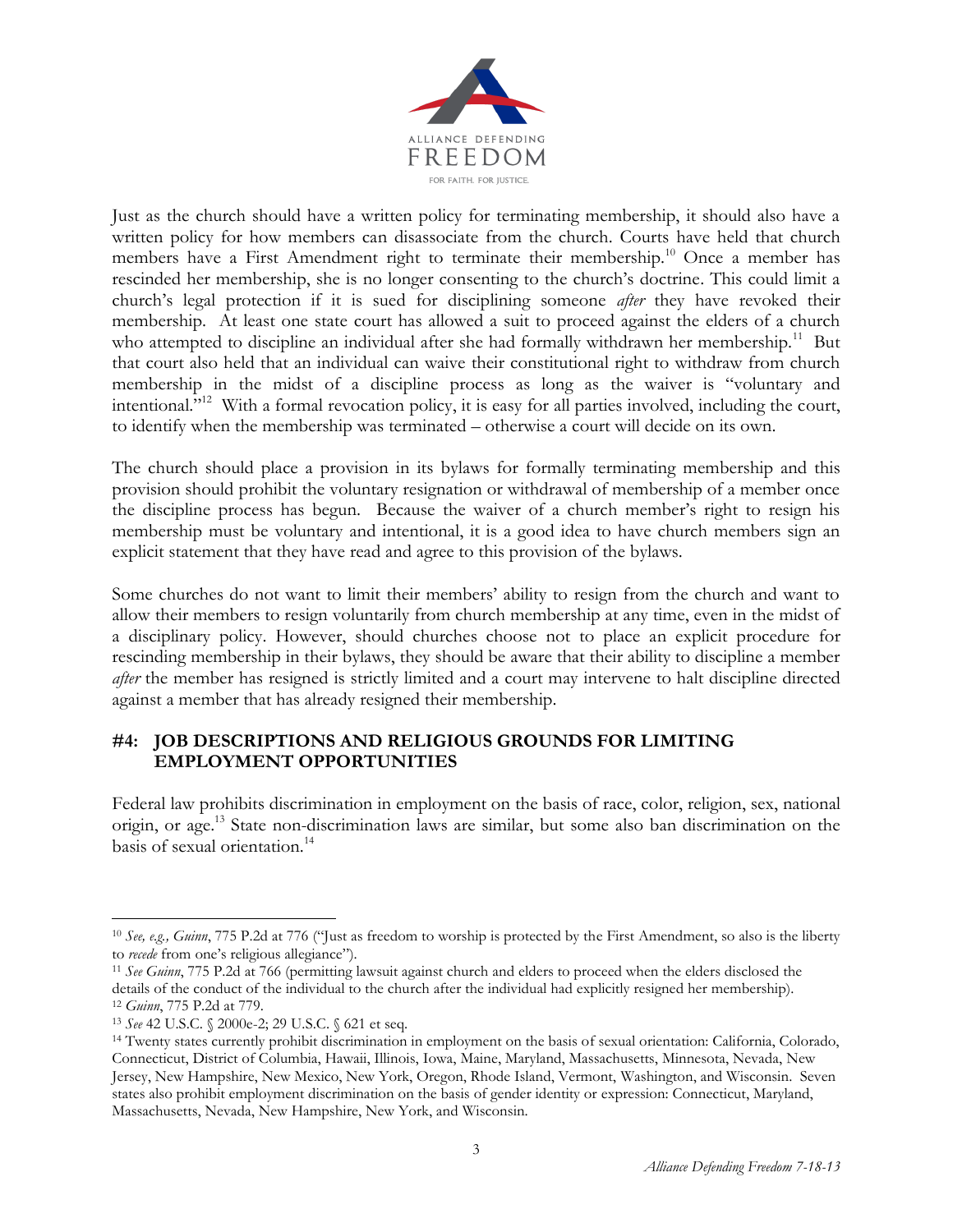

The government is very protective of church autonomy and generally does not interfere with church hiring practices. Federal law exempts religious organizations and allows them to consider an applicant's religious beliefs in hiring for all positions.<sup>15</sup> For hiring ministers, none of the federal nondiscrimination regulations apply.<sup>16</sup> And under most state laws, religious non-profit organizations are entirely exempt from these regulations.<sup>17</sup>

But, should a dispute arise, churches can best protect themselves from discrimination claims if they provide job descriptions in their bylaws for every position in the church and explain in the job description how the position furthers the religious mission of the church. Any position where the church counts the employee as a minister should be clear from its job title, and any religious duties, responsibilities, or activities should be explicit in the position descriptions. These position descriptions should also include the religious grounds for limiting employment opportunities – especially if the limitations involve any of the categories listed above. Thus, if the church's beliefs require that only certain positions be held by men, for example, this should be stated in the bylaws with support from Scripture. This firmly establishes that there is a religious basis for the church's limitations on employment, and is unlikely to be questioned by a judge.

Additionally, churches should ensure that they are consistently following their employment rules to protect themselves from claims of employment discrimination. Churches must handle similar cases similarly and cannot use religion to treat a protected class of people more favorably than others. For example, churches might be vulnerable if they terminate an unmarried, pregnant female employee on religious grounds, but do not terminate a male pastor guilty of extramarital sexual relations. Consistency in employment decisions will protect the church from employment discrimination claims.

# **#5: STATEMENT OF RELIGIOUS BELIEF REGARDING MARRIAGE**

With the rise of same-sex "marriage," domestic partnerships, and civil unions, churches are regularly being confronted with these marriage counterfeits and asked to recognize these relationships. This can arise in the area of employment (see previous section) and whenever churches offer classes, retreats, or other events designed for married couples. Churches should include in their bylaws a Biblical definition of marriage and a statement that marriage is the only legitimate and accepted sexual relationship. This will help protect the church if it is forced to terminate/punish an employee

 $\overline{a}$ 

<sup>15</sup> *Hosanna-Tabor Evangelical Lutheran Church & Sch. v. EEOC*, 132 S. Ct. 694, 709 (2012); *McClure v. Salvation Army*, 460 F.2d 553, 558 (5<sup>th</sup> Cir. 1972).

<sup>16</sup> *McClure*, 460 F.2d at 558-61; *Scharon v. St. Luke's Episcopal Presbyterian Hosp.*, 929 F.2d 360 (8th Cir. 1991).

<sup>17</sup> *See, e.g.,* Cal. Gov't Code § 12926(d); Col. Rev. St. §24-34-401(3); Conn. Gen. Stat. §46a-81p; D.C. Code §2-1401.03; Hi. Rev. Stat. 378-3(5); 775 Ill. Comp. Stat. 5/2-101(B)(2); Iowa Code §216.6(6)(d); 5 Me Rev. Stat. §§ 4553(4) & 4573- A; 49-B Md. Code §18; 151B Mass. Gen. Laws §4; Minn. Stat. §363A.20; Nev. Rev. Stat. §613.320 & 613.350; N.J. Stat §10:5-12; N.H. Rev. Stat. §354A:7; N.M. Stat. §28-1-9(B); N.Y. Exec. Law 296(11); Or. Rev. Stat. §659A.006; R.I. Gen. Laws §28-5-6(7)(ii); 21 Vt. Stat. §495; Wash. Code §49.60.040(3); Wis. Stat. §111.337.